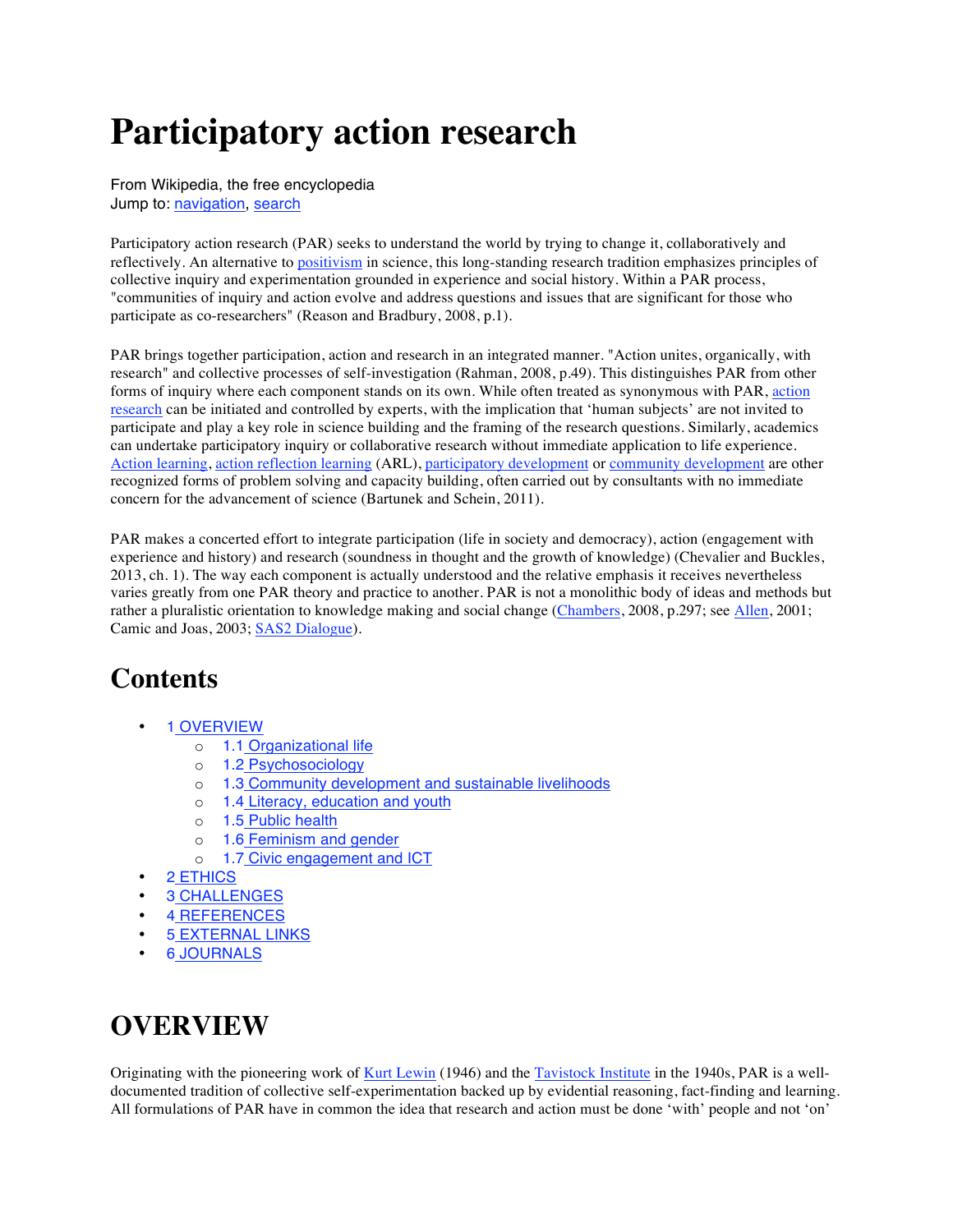or 'for' people (Brock and Pettit, 2007; Chevalier and Buckles, 2008, 2013; Heron, 1995; Kindon et al., 2007; Reason, 1995; Reason and Bradbury, 2008; Swantz, 2008; Whyte, 1991). Taken together they constitute a robust alternative to positivism's denial of human agency and the grounding of knowledge in experience and social history. Inquiry based on PAR principles makes sense of the world through collective efforts to transform it, as opposed to simply observing and studying human behaviour and people's views about reality, in the hope that meaningful change will eventually emerge.

Inspired by the work of Paulo Freire (1982), the Colombian sociologist Orlando Fals Borda organized the first explicitly PAR conference in Cartagena, Colombia in 1977 (Hall, 2005). Based on his research with peasant groups in rural Boyaca and with other underserved groups, Fals Borda called for the 'community action' component to be incorporated into the research plans of traditionally trained researchers. His recommendations to researchers committed to the struggle for justice and greater democracy in all spheres, including the business of science, are farreaching:

"Do not monopolise your knowledge nor impose arrogantly your techniques, but respect and combine your skills with the knowledge of the researched or grassroots communities, taking them as full partners and co-researchers. Do not trust elitist versions of history and science which respond to dominant interests, but be receptive to counter-narratives and try to recapture them. Do not depend solely on your culture to interpret facts, but recover local values, traits, beliefs, and arts for action by and with the research organisations. Do not impose your own ponderous scientific style for communicating results, but diffuse and share what you have learned together with the people, in a manner that is wholly understandable and even literary and pleasant, for science should not be necessarily a mystery nor a monopoly of experts and intellectuals." (Fals Borda, 1995)

PAR strategies to democratize knowledge making and ground it in real community needs and learning represent genuine efforts to overcome the ineffectiveness and elitism of conventional schooling and science, and the negative effects of market forces and industry on the workplace, community life and sustainable livelihoods. These principles and the ongoing evolution of PAR have had a lasting legacy in fields ranging from problem solving in the workplace to community development and sustainable livelihoods, education, public health, feminist research and civic engagement.

#### **Organizational life**

PAR in the workplace took its initial inspiration from Lewin's work on organizational development (and Dewey's emphasis on learning from experience). Lewin's seminal contribution involves a flexible, scientific approach to planned change that proceeds through a spiral of steps, each of which is composed of 'a circle of planning, action, and fact-finding about the result of the action', towards an organizational 'climate' of democratic leadership and responsible participation that promotes critical self-inquiry and collaborative work (Lewin, 1948, pp 82, 202-6). These steps inform Lewin's work with basic skill training groups, T-groups where community leaders and group facilitators use feedback, problem solving, role play and cognitive aids (lectures, handouts, film) to gain insights into themselves, others and groups with a view to 'unfreezing' and changing their mindsets, attitudes and behaviours. Lewin's understanding of action-research coincides with key ideas and practices developed at the influential Tavistock Institute (created in 1947). An important offshoot of Tavistock thinking and practise is the sociotechnical systems perspective on workplace dynamics, guided by the idea that greater productivity or efficiency does not hinge on improved technology alone. Improvements in organizational life call instead for the interaction and 'joint optimization' of the social and technical components of workplace activity. In this perspective, the best match between the social and technical factors of organized work lies in principles of 'responsible group autonomy' and industrial democracy, as opposed to deskilling and top-down bureaucracy guided by Taylor's scientific management and linear chain of command (Ackoff, 1999; Crézé and Liu, 2006; Crozier, 2000; Greenwood et al., 1991; Liu, 1997; Trist and Bamforth, 1951; Rice, 2003).

Workplace group democracy and autonomy has become a recurrent theme in the prolific body of literature and practice known as organizational development (OD). As with 'action science' (Argyris et al., 1985; Argyris and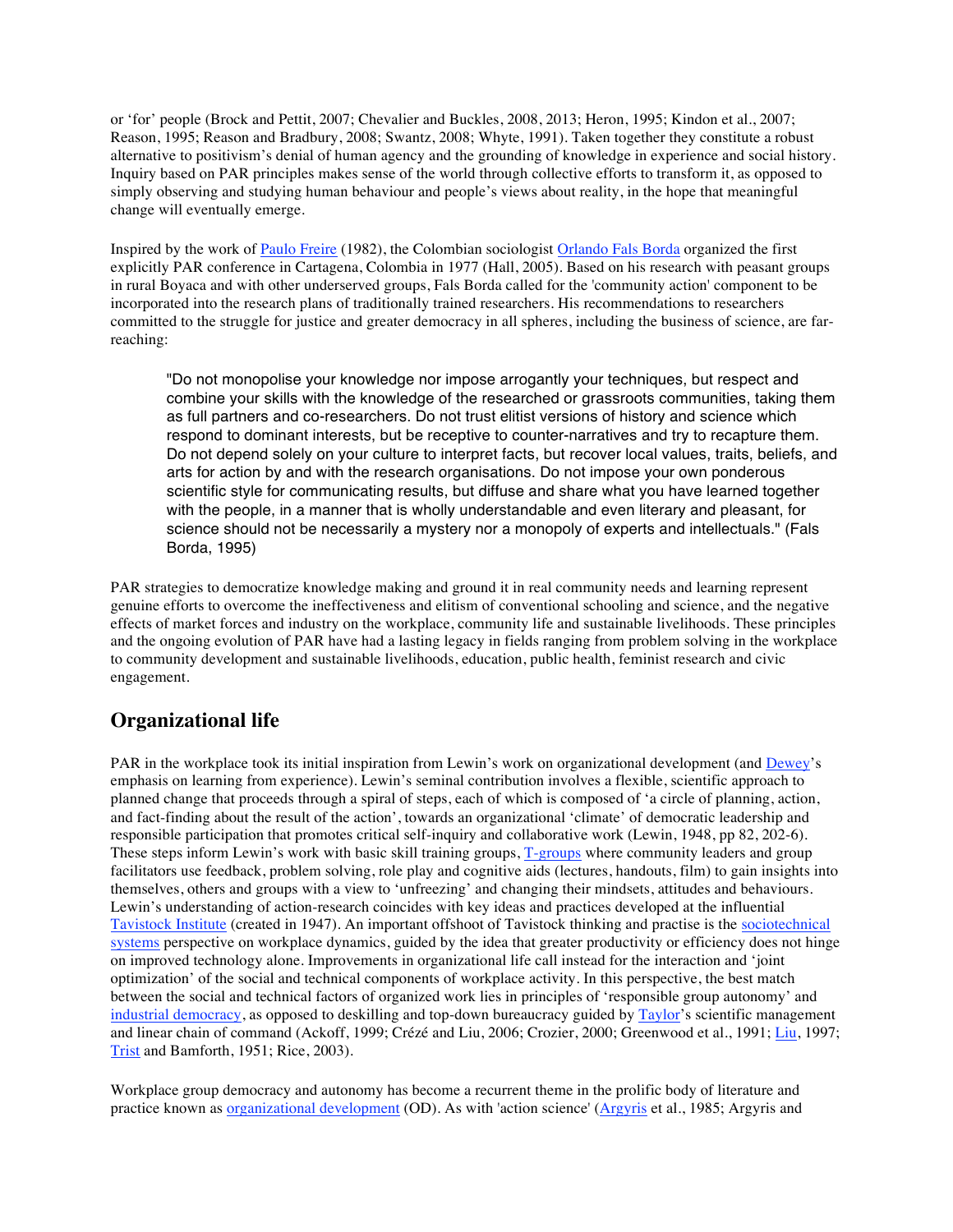Schön, 1989; Argyris, 1993; Dick and Dalmau, 1991), OD is a response to calls for planned change and 'rational social management' involving a normative human relations movement and approach to worklife in capital-dominated economies (Dubost, 1987, pp84-88). Its principal goal is to enhance an organization's performance and the worklife experience, with the assistance of a consultant, a change agent or catalyst that helps the sponsoring organization define and solve its own problems, introduce new forms of leadership (Torbert and Associates, 2004) and change organizational culture and learning (Cameron and Quinn, 2011; Senge and Scharmer, 2001). Diagnostic and capacity-building activities are informed, to varying degrees, by psychology, the behavioural sciences, organizational studies, or theories of leadership and social innovation (Ospina et al., 2008; Mesnier and Vandernotte, 2012). Appreciative Inquiry (AI), for instance, is an offshoot of PAR based on positive psychology (Seligman, 2002). Rigorous data gathering or fact-finding methods may be used to support the inquiry process and group thinking and planning. On the whole, however, science tends to be a means, not an end. Workplace and organizational learning interventions are first and foremost problem-based, action-oriented and client-centred.

#### **Psychosociology**

Tavistock broke new ground in other ways as well, by meshing general medicine and psychiatry with Freudian and Jungian psychology and the social sciences to help the British army face various human resource problems. This gave rise to a field of scholarly research and professional intervention loosely known as psychosociology, particularly influential in France. Several schools of thought and 'social clinical' practise belong to this tradition, all of which are critical of the experimental and expert mindset of social psychology (Dubost, 1987, pp287-291). Most formulations of psychosociology share with OD a commitment to the relative autonomy and active participation of individuals and groups coping with problems of self-realization and goal effectiveness within larger organizations and institutions. In addition to this humanistic and democratic agenda, psychosociology uses concepts of psychoanalytic inspiration to address interpersonal relations and the interplay between self and group. It acknowledges the role of the unconscious in social behaviour and collective representations and the inevitable expression of transference and countertransference — language and behaviour that redirect unspoken feelings and anxieties to other people or physical objects taking part in the action inquiry (Chevalier and Buckles, 2013, ch. 1).

The works of Balint (1954), Jaques (1951) and Bion (1961) are turning points in the formative years of psychosociology. Commonly cited authors in France include Amado (1993), Barus-Michel (1987; et al, 2002), Dubost (1987), Enriquez (1992), Lévy (2001, 2010), Gaujelac (1997) and Giust-Desprairies (1989). Different schools of thought and practice include Mendel's action research framed in a 'sociopsychoanalytic' perspective (Mendel, 1980; Mendel and Prades, 2002) and Dejours's psychodynamics of work, with its emphasis on workinduced suffering and defence mechanisms (Dejours, 1988). Lapassade and Lourau's 'socianalytic' interventions focus rather on institutions viewed as systems that dismantle and recompose norms and rules of social interaction over time, a perspective that builds on the principles of institutional analysis and psychotherapy (Lapassade and Lourau, 1971; Lourau, 1970, 1996; Tosquelles, 1984, 1992). Anzieu and Martin's (1966) work on group psychoanalysis and theory of the collective 'skin-ego' is generally considered as the most faithful to the Freudian tradition. Key differences between these schools and the methods they use stem from the weight they assign to the analyst's expertise in making sense of group behaviour and views and also the social aspects of group behaviour and affect. Another issue is the extent to which the intervention is critical of broader institutional and social systems. The use of psychoanalytic concepts and the relative weight of effort dedicated to research, training and action also vary (Chevalier and Buckles, 2013, ch. 1).

#### **Community development and sustainable livelihoods**

PAR emerged in the postwar years as an important contribution to intervention and self-transformation within groups, organizations and communities. It has left a singular mark on the field of rural and community development, especially in the Global South. Tools and concepts for doing research with people are now promoted and implemented by many international development agencies, researchers, consultants, civil society and local community organizations around the world. This has resulted in countless experiments in diagnostic assessment, scenario planning (Ogilvy, 2002) and project evaluation in areas ranging from fisheries (IIRR et al., 1998) and mining (Coumans et al., 2009) to forestry (Case, 1990), plant breeding (Vernooy, 2003), agriculture (Gonsalves et al., 2005), farming systems research and extension (Braun and Hocdé, 2000; Brock and Pettit, 2007; Collinson,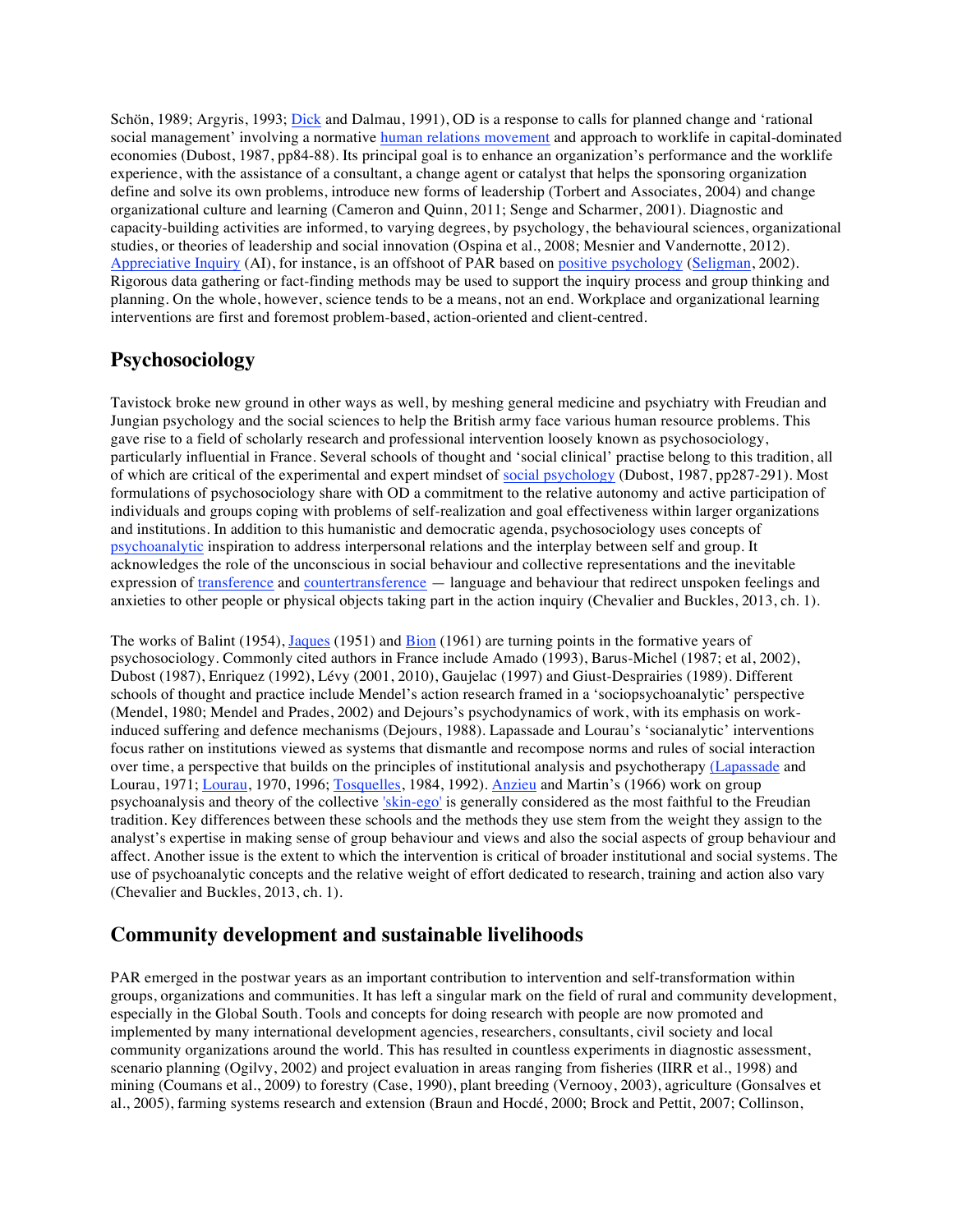2000), watershed management (Hinchcliffe et al., 1999), resource mapping (Fox et al., 2005; Kesby, 2007; Kindon et al., 2007), environmental conflict and natural resource management (Chevalier and Buckles, 2013; Means et al., 2002; Pound et al., 2003), land rights (Buckles and Khedkar, 2012), appropriate technology (Bentley, 1994; Gupta, 2006), local economic development (Selener, 1997), communication (Bessette, 2004; Quarry and Ramirez, 2009), tourism (Blangy, 2010), leadership for sustainability (Marshall et al., 2011), biodiversity (Mazhar et al., 2007; Pimbert, 2011) and climate change (Leal Filho, 2011). This prolific literature includes the many insights and methodological creativity of Participatory Rural Appraisal (PRA) and Participatory Learning and Action (PLA) (Chambers, 1983, 1993, 1994; Pretty et al., 1995) and all action-oriented studies of local, indigenous or traditional knowledge (Warren et al., 1995).

On the whole, PAR applications in these fields are committed to problem solving and adaptation to nature at the household or community level, using friendly methods of scientific thinking and experimentation adapted to support rural participation and sustainable livelihoods.

#### **Literacy, education and youth**

In education, PAR practitioners inspired by the ideas of critical pedagogy and adult education are firmly committed to the politics of emancipatory action formulated by Freire (1970), with a focus on dialogical reflection and action as means to overcome relations of domination and subordination between oppressors and the oppressed, colonizers and the colonized. The approach implies that "the silenced are not just incidental to the curiosity of the researcher but are the masters of inquiry into the underlying causes of the events in their world" (Freire, 1982, p.30). Although a researcher and a sociologist, Fals Borda also has a profound distrust of conventional academia and great confidence in popular knowledge, sentiments that have had a lasting impact on the history of PAR, particularly in the fields of development, literacy (Fals Borda and Rahman, 1991; Quigley, 2000), counterhegemonic education as well as youth engagement on issues ranging from violence to criminality, racial or sexual discrimination, educational justice, healthcare and the environment (Carr and Kemmis, 1986; Fine and Torre, 2008; Noffke and Somekh, 2009).

Community-based participatory research and service-learning are a more recent attempts to reconnect academic interests with education and community development (Brulin, 1998; Ennals, 2004; Harkavy et al., 2000; Kasl and Yorks, 2002; Pine, 2008; Westfall et al., 2006). The Global Alliance on Community-Engaged Research is a promising effort to "use knowledge and community-university partnership strategies for democratic social and environmental change and justice, particularly among the most vulnerable people and places of the world." It calls for the active involvement of community members and researchers in all phases of the action inquiry process, from defining relevant research questions and topics to designing and implementing the investigation, sharing the available resources, acknowledging community-based expertise, and making the results accessible and understandable to community members and the broader public. Service learning or education is a closely related endeavour designed to encourage students to actively apply knowledge and skills to local situations, in response to local needs and with the active involvement of community members (Moely et al., 2009). Many online or printed guides now show how students and faculty can engage in community-based participatory research and meet academic standards at the same time (Coghlan and Brannick, 2007; Herr and Anderson, 2005; James et al., 2007, 2011; Kemmis and McTaggart, 1982, 2000; McNiff and Whitehead, 2006, 2009; McTaggart, 1997; McNiff, 2010; Sherman and Torbert, 2000; Smith et al, 2010; Stringer, 2007).

Collaborative research in education is community-based research where pre-university teachers are the community and scientific knowledge is built on top of teachers' own interpretation of their experience and reality, with or without immediate engagement in transformative action (Bourassa et al., 2007; Desgagné, 2001; Schön, 1983; Sebillotte, 2007; Whitehead, 1993; Whitehead and McNiff, 2006).

#### **Public health**

PAR has made important inroads in the field of public health, in areas such as disaster relief, community-based rehabilitation, accident prevention, hospital care and drug prevention (Catley et al., 2009; Chevalier and Buckles, 2013, ch. 10 & ch. 15; De Koning and Martin, 1996; Eisenberg et al., 2006; Hills et al., 2007; Minkler and Wallerstein, 2008; Todhunter, 2001).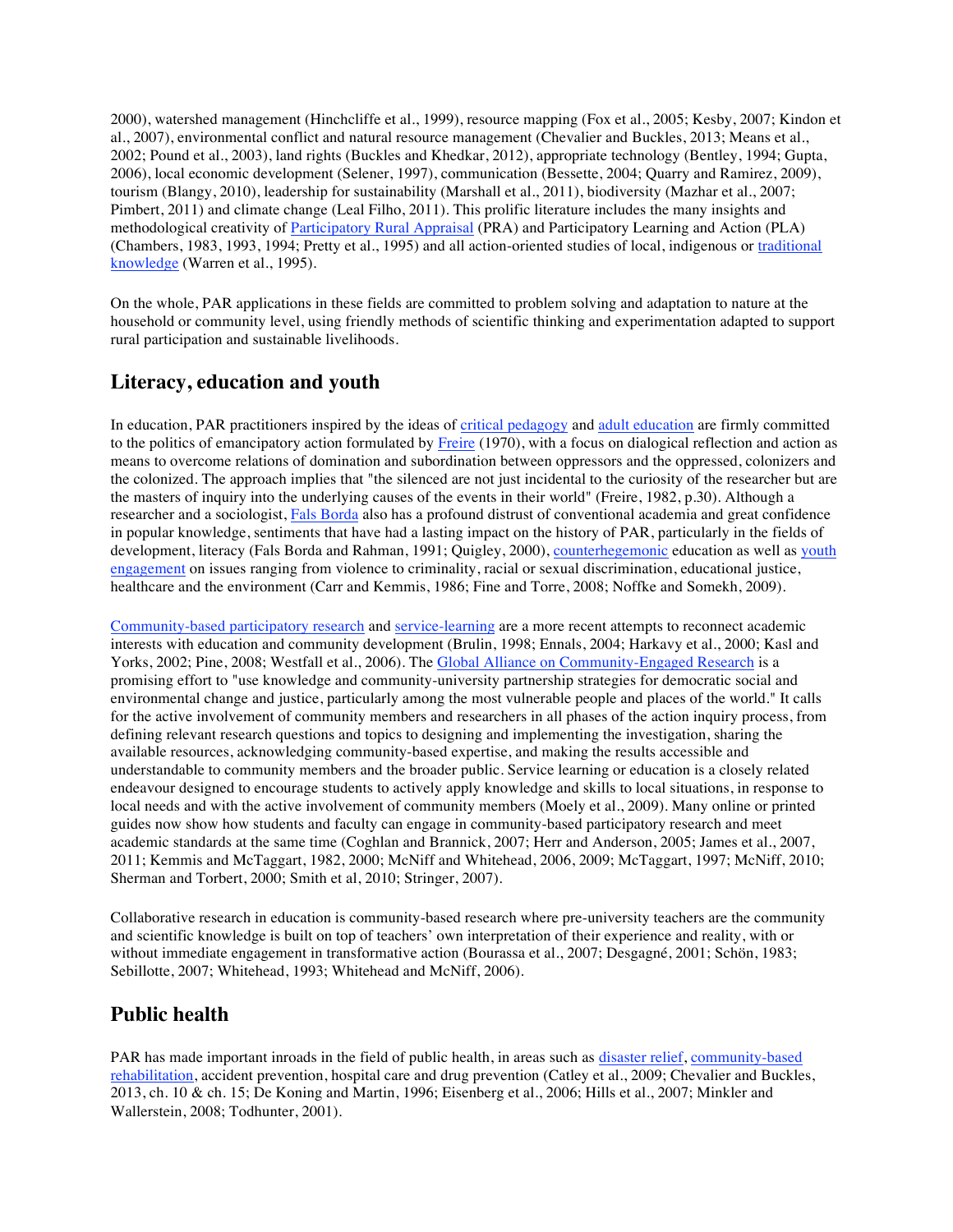#### **Feminism and gender**

Feminist research has also contributed to rethinking the role of scholarship in challenging existing regimes of power, using qualitative and interpretive methods that emphasize subjectivity and self-inquiry rather than the quantitative approach of mainstream science (Brydon-Miller, 2001; Maguire, 1987; McIntyre, 2008; Minkler and Wallerstein, 2008; Tolman and Brydon-Miller, 2001; Vickers, 2006; Williams and Lykes, 2003).

#### **Civic engagement and ICT**

Novel approaches to PAR in the public sphere help scale up the engaged inquiry process beyond small group dynamics. Touraine and others thus propose a 'sociology of intervention' involving the creation of artificial spaces for movement activists and non-activists to debate issues of public concern (Touraine et al, 1980; Dubet, 1991, 2001). Citizen science is another recent move to expand the scope of PAR, to include broader 'communities of interest' and citizens committed to enhancing knowledge in particular fields. In this approach to collaborative inquiry, research is actively assisted by volunteers who form an active public or network of contributing individuals (Cooper et al., 2007; Gaventa and Barrett, 2010). Efforts to promote public participation in the works of science owe a lot to the revolution in information and communications technology (ICT). Web 2.0 applications support virtual community interactivity and the development of user-driven content and social media, without restricted access or controlled implementation. They extend principles of open-source governance to democratic institutions, allowing citizens to actively engage in wiki-based processes of virtual journalism, public debate and policy development (Rushkoff, 2004). Although few and far between, experiments in open politics can thus make use of ICT and the mechanics of e-democracy to facilitate communications on a large scale, towards achieving decisions that best serve the public interest.

In the same spirit, discursive or deliberative democracy calls for public discussion, transparency and pluralism in political decision-making, lawmaking and institutional life (Bessette, 1994; Cohen, 1989; Epstein 2012; Forester, 1999). Fact-finding and the outputs of science are made accessible to participants and may be subject to extensive media coverage, scientific peer review, deliberative opinion polling and adversarial presentations of competing arguments and predictive claims (Fishkin, 2009). The methodology of Citizens' jury is interesting in this regard. It involves people selected at random from a local or national population who are provided opportunities to question 'witnesses' and collectively form a 'judgment' on the issue at hand (Wakeford et al., 2007).

ICTs, open politics and deliberative democracy usher in new strategies to engage governments, scientists, civil society organizations and interested citizens in policy-related discussions of science and technology. These trends represent an invitation to explore novel ways of doing PAR on a broader scale (Chevalier and Buckles, 2013, ch. 1).

# **ETHICS**

Calls for norms of ethical conduct to guide the relationship between researchers and participants are many. Leading international norms in research ethics involving humans include respect for the autonomy and freedom of individuals and groups to deliberate about a decision and act on it. This principle is usually expressed through the free, informed and ongoing consent of those participating in research (or those representing them in the case of persons lacking the capacity to decide). Another mainstream principle is the welfare of participants who should not be exposed to any unfavourable balance of benefits and risks with participation in research aimed at the advancement of knowledge, especially those that are serious and probable. Since privacy is a factor that contributes to people's welfare, confidentiality obtained through the collection and use of data that are anonymous (e.g. survey data) or anonymized tends to be the norm. Finally, the principle of justice — equal treatment and concern for fairness and equity — calls for measures of appropriate inclusion and mechanisms to address conflicts of interests.

While the choice of appropriate norms of ethical conduct is rarely an either/or question, PAR implies a different understanding of what consent, welfare and justice entail. For one thing the people involved are not mere 'subjects' or 'participants'. They act instead as key partners in an inquiry process that may take place outside the walls of academic or corporate science. As Canada's Tri-Council Policy Statement: Ethical Conduct for Research Involving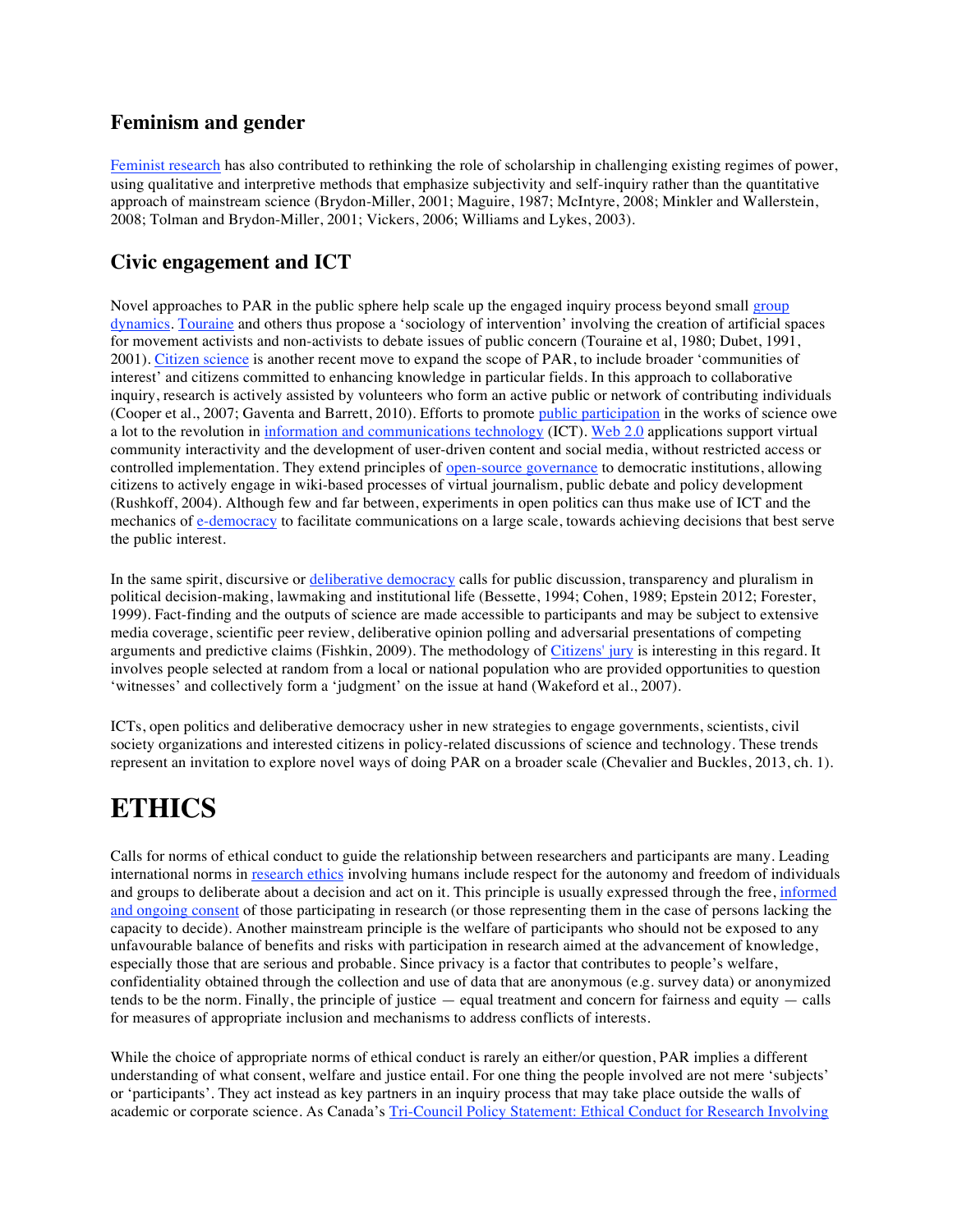Humans suggests, PAR requires that the terms and conditions of the collaborative process be set out in a research agreement or protocole based on mutual understanding of the project goals and objectives between the parties, subject to preliminary discussions and negotiations. Unlike individual consent forms, these terms of reference (ToR) may acknowledge collective rights, interests and mutual obligations. ToR may also call for respect towards future generations and life forms other than human. They can be based on interpersonal relationships and a history of trust rather than legal forms and contracts.

Another implication of PAR ethics is that partners must protect themselves and each other against potential risks, by mitigating the negative consequences of their collaborative work and pursuing the welfare of all parties concerned. This does not preclude battles against dominant interests. Given their commitment to social justice and transformative action, some PAR projects may be critical of existing social structures and struggle against the policies and interests of individuals, groups and institutions accountable for their actions.

On the matter of welfare, PAR norms of empowerment through recognition and 'being heard' may matter more than privacy and confidentiality. Respect for individuals and groups who wish to be heard and identified for their contribution to research can be shown through proper quoting, acknowledgements, co-authorship, or the granting of intellectual property rights.

By definition, PAR is always a step into the unknown, raising new questions and creating new risks over time. Given its emergent properties and responsiveness to social context and needs, PAR cannot limit discussions and decisions about ethics to the design and proposal phase. Norms of ethical conduct and their implications may have to be revisited as the project unfolds (Chevalier and Buckles, 2013, ch. 8).

# **CHALLENGES**

PAR offers a long history of experimentation with evidence-based and people-based inquiry, a groundbreaking alternative to mainstream positive science. As with positivism, the approach creates many challenges (Phillips and Kristiansen, 2012) as well as debates on what counts as participation, action and research. Differences in theoretical commitments (Lewinian, Habermasian, Freirean, psychoanalytic, feminist, etc.) and methodological inclinations (quantitative, qualitative, mixed) are numerous and profound (see Chevalier and Buckles, 2013; Flyvbjerg, 2001; Gergen, 2009; Greenwood and Levin, 1998; Heikkinen et al., 2001; Johannessen, 1996; Masters, 1995; Nielsen and Svensson, 2006; Shotter, 2012). This is not necessarily a problem, given the pluralistic value system built into PAR. Ways to better answer questions pertaining to PAR's relationship with science and social history are nonetheless key to its future.

One critical question concerns the problem-solving orientation of engaged inquiry — the rational means-ends focus of most PAR experiments as they affect organizational performance or material livelihoods, for instance. In the clinical perspective of French psychosociology, a pragmatic orientation to inquiry neglects forms of understanding and consciousness that are not strictly instrumental and rational (Michelot, 2008). PAR must pay equal attention the interconnections of self-awareness, the unconscious and life in society.

Another issue, more widely debated, is scale — how to address broad-based systems of power and issues of complexity, especially those of another development on a global scale (Burns, 2007; Chevalier and Buckles, 2013; Mead, 2008; Werner and Totterdill, 2004)? How can PAR meet challenges of the 21st Century and join movements to support justice and solidarity on both local and global scales? By keeping things closely tied to local group dynamics, PAR runs the risk of substituting small-scale participation for genuine democracy and fails to develop strategies for social transformation on all levels (Bebbington, 2004; Hickey and Mohan, 2005). Given its political implications (Chambers, 1983), community-based action research and its consensus ethos have been known to fall prey to powerful stakeholders and serve as Trojan horses to bring global and environmental restructuring processes directly to local settings, bypassing legitimate institutional buffers and obscuring diverging interests and the exercise of power during the process. Cooptation can lead to highly-manipulated outcomes (Brown, 2004; Cooke and Kothari, 2001; Cornwall, 2004; Rocheleau, 1994; Rahman, 1998; Triulzi, 2001).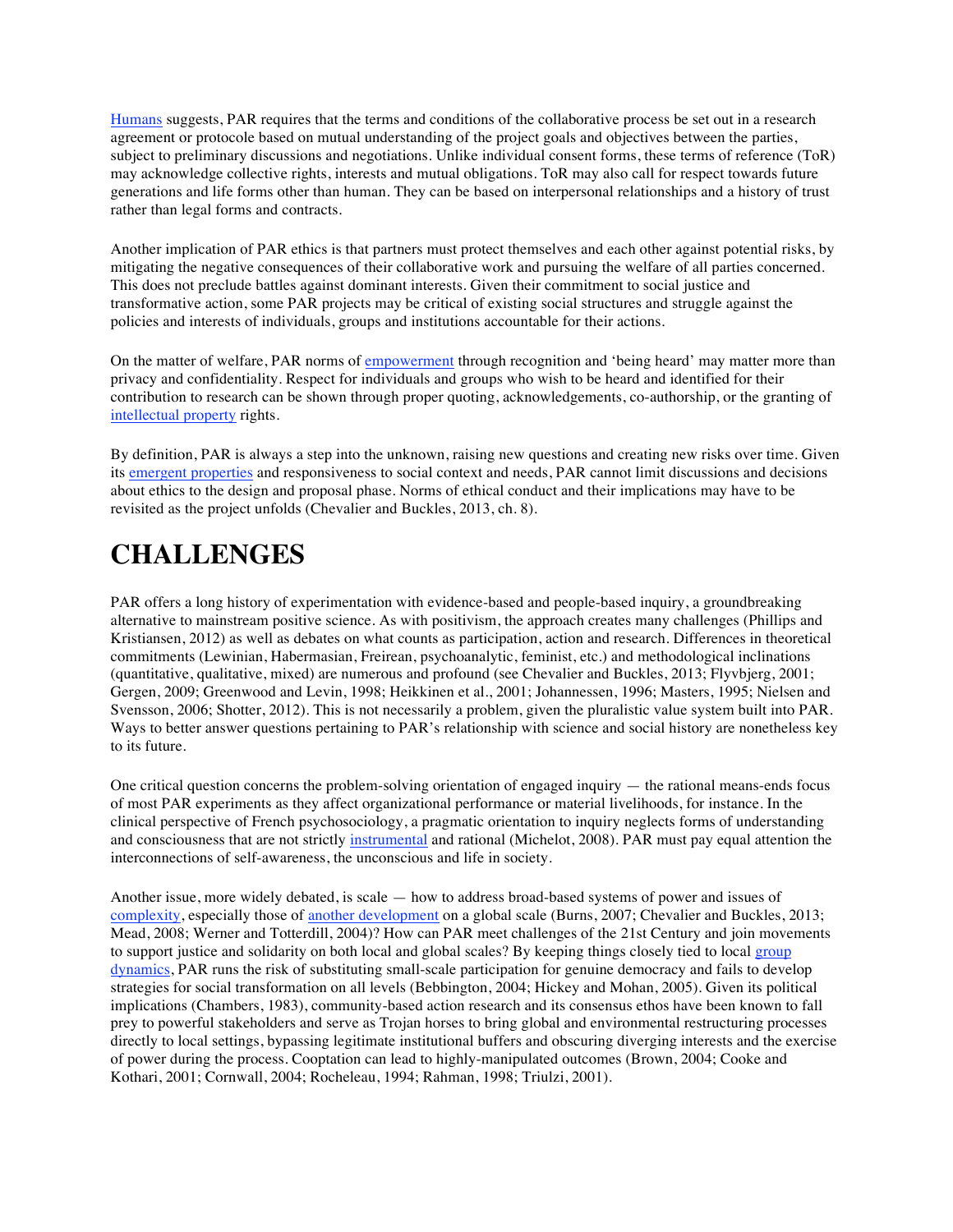The role of science and scholarship in PAR is another source of difference (Stoecker, 1999). In the Lewinian tradition, "there is nothing so practical as a good theory" (Lewin, 1951, p169; see Gustavsen, 2008). Accordingly, the scientific logic of developing theory, forming and testing hypotheses, gathering measurable data and interpreting the results plays a central role. While more clinically oriented, psychosociology in France also emphasizes the distinctive role of formal research and academic work, beyond problem solving in specific contexts (Dubost, 1987, pp90-101). Many PAR practitioners critical of mainstream science and its overemphasis on quantitative data also point out that research based on qualitative methods may be theoretically-informed and rigorous in its own way (McNiff and Whitehead, 2009). In other traditions, however, PAR keeps great distance from both academic and corporate science. Given their emphasis on pluralism and living knowledge, many practitioners of grassroots inquiry are critical of grand theory and advanced methods for collaborative inquiry, to the point of abandoning the word "research" altogether, as in participatory action learning. Others equate research with any involvement in reflexive practice aimed at assessing problems and evaluating project or program results against group expectations. As a result, inquiry methods tend to be soft and theory remains absent or underdeveloped. Practical and theoretical efforts to overcome this ambivalence towards scholarly activity are nonetheless emerging (Chevalier and Buckles, 2013; Reason and Bradbury, 2008).

### **REFERENCES**

Ackoff, R.L. (1999) *Ackoff's Best: His Classic Writings on Management*. Wiley, NY. ISBN 978-0471316343.

Allen, W.J. (2001) Working Together for Environmental Management: The Role of Information Sharing and Collaborative Learning. PhD Thesis, Massey University, Aukland, NZ.

Amado, G. (1993) "La résonance psychosociale". PhD Thesis, Université Paris-VII, Paris.

Anzieu, D. and Martin, J-Y. (1966) *La dynamique des groupes restreints*. PUF, Paris. ISBN 978-2130362050.

Argyris, C. (1993) *Knowledge for Action: A Guide to Overcoming Barriers to Organizational Change*. Jossey-Bass, CA. ISBN 978-1555425197.

Argyris, C., Putnam, R. and Smith, D. (1985) *Action Science: Concepts, Methods and Skills for Research and Intervention*. Jossey-Bass, CA. ISBN 978-0875896656.

Argyris, C. and Schön, D. A. (1989) "Participatory Action research and Action Science Compared." *American Behavioral Scientist* 32: pp. 612-23.

Balint, M. (I954) "Training General Practitioners in Psychotherapy". *British Medical Journal*, vol I, pp. II5-20.

Bartunek, J.M. and Schein, E.H. (2011) "Organization Development Scholar Practitioners: Between Scholarship and Practice", in S.A. Mohrman and E.E. Lawler (eds), *Useful Research: Advancing Theory and Practice*, Berrett Koehler, CA, pp. 233-250.

Barus-Michel, J. (1987) *Le sujet social: étude de psychologie sociale clinique*. Dunod, Paris. ISBN 978-2040164805.

Barus-Michel, J., Enriquez, E. and Lévy, A. (2006) *Vocabulaire de psychosociologie: Positions et références*. Erès, Paris. ISBN 978-2749206851.

Bentley, J. (1994) "Facts, Fantasies, and Failures of Farmer Participatory Research", *Agriculture and Human Values*, vol 11, no 2-3, pp. 140-150.

Bessette, G. (2004) *Involving the Community: A Guide to Participatory Development Communication*. IDRC, Ottawa. e-ISBN 1-55250-066-7.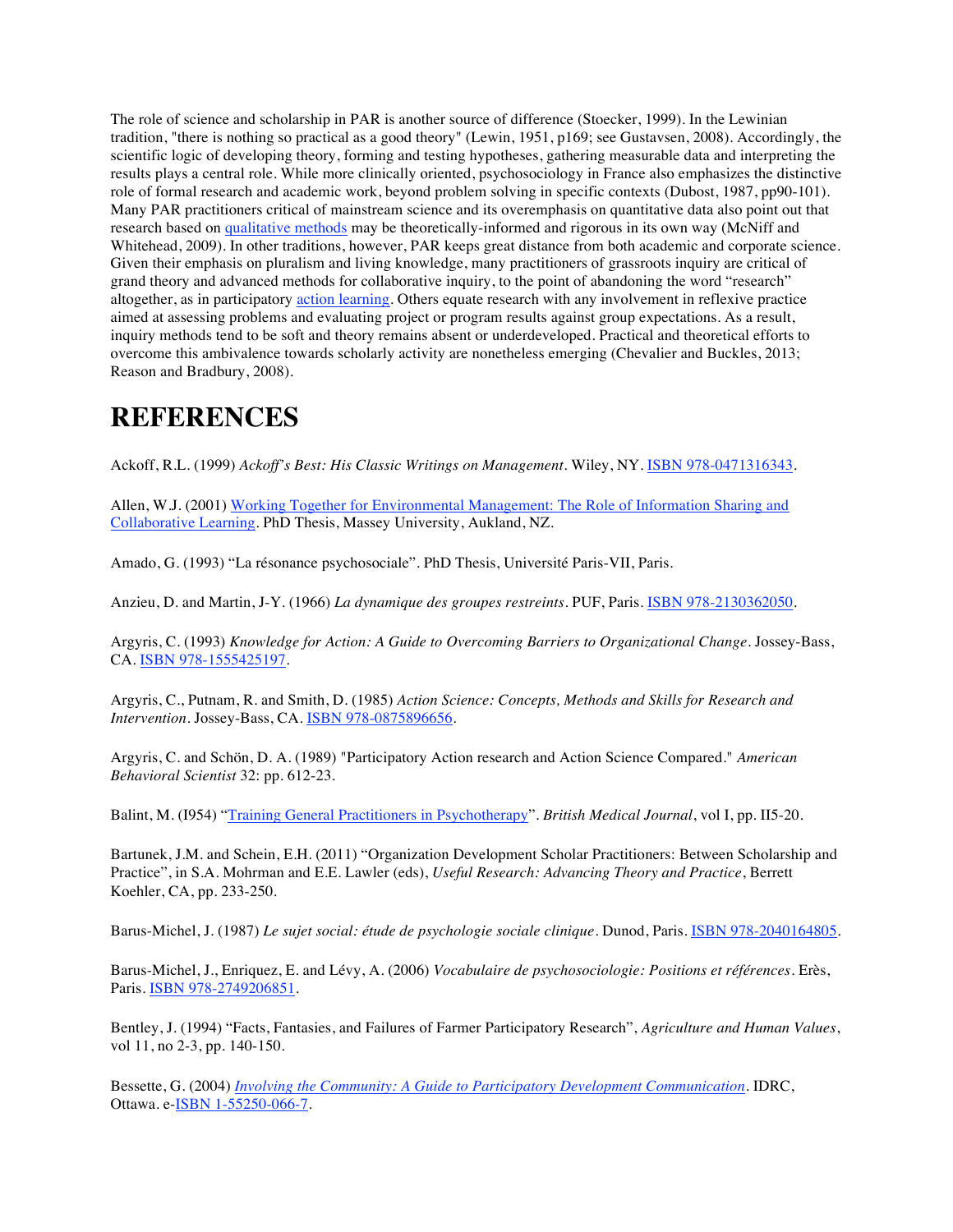Bessette, J. (1994) *The Mild Voice of Reason: Deliberative Democracy and American National Government*. University of Chicago Press, Chicago.

Bion, W.R. (I96I) *Experiences in Groups and Other Papers*. Tavistock, London.

Blangy, S. (2010) "Co-construire le tourisme autochtone par la recherche action participative et les Technologies de l'Information et de la Communication: Une nouvelle approche de la gestion des ressources et des territoires". PhD thesis, Université Paul Valéry - Montpellier III.

Bourassa, M., Bélair, L. and Chevalier, J.M. (eds.) (2007) "Les outils de la recherche participative". *Éducation et Francophonie*, vol XXXV, no 2.

Braun, A.R. and Hocdé, H. (2000) "Farmer Participatory Research in Latin America: Four Cases", in W.W. Stur, P.M. Horne, J.B. Hacker and P.C. Kerridge (eds.) *Working with Farmers: The Key to Adoption of Forage Technologies*. ACIAR Publication, PR095, pp. 32-53.

Brock, K. and Pettit, J. (2007) *Springs of Participation: Creating and Evolving Methods for Participatory Development*. Practical Action, Warwickshire, UK. ISBN 978-1853396472.

Brown, D. (2004) "Participation in Poverty Reduction Strategies: Democracy Strengthened or Democracy Undermined?", in S. Hickey and G. Mohan (eds) *Participation - From Tyranny to Transformation? Exploring New Approaches to Participation in Development*. Zed, London, pp. 278-283.

Brulin, G. (1998) "The New Task of Swedish Universities". *Concepts and Transformation*, vol 3, no 1/2, pp. 113- 127.

Brydon-Miller, M. (2003) "Why Action Research?". *Action Research*, vol 1, no 1, pp. 9–28.

Buckles, D.J. and Khedkar, R. (with B. Ghevde and D. Patil) (2012) *Fighting Eviction: Katkari Land Rights and Research-in-Action*. Cambridge University Press India, New Delhi. ISBN 978-9382264538.

Burns, D. (2007) *Systemic Action Research: A Strategy for Whole System Change*. Policy, Bristol. ISBN 978- 1861347374.

Cameron, K.S. and Quinn, R.E. (2011) *Diagnosing and Changing Organizational Culture: Based on the Competing Values Framework*. Josey-Bass, CA. ISBN 978-0470650264.

Camic, C. and Joas, H. (2003) *The Dialogical Turn: New Roles for Sociology in the Postdisciplinary Age*. Rowman & Littlefield, Maryland. ISBN 978-0742527102.

Carr, W. and Kemmis, S. (1986). *Becoming Critical: Education, Knowledge and Action Research*. Falmer, London. ISBN 978-1850000907.

Case, D'A.D. (1990) *The Community's Toolbox: The Idea, Methods and Tools for Participatory Assessment, Monitoring and Evaluation in Community Forestry*. FAO, Rome.

Catley, A., Burns, J., Abebe, D. and Suji, O. (2009) *Participatory Impact Assessment: A Guide for Practitioners*. Feinstein International Centre, Tufts University, Medford.

Chambers, R. (1983) *Rural Development: Putting the Last First*. Longman, London. ISBN 978-0582644434.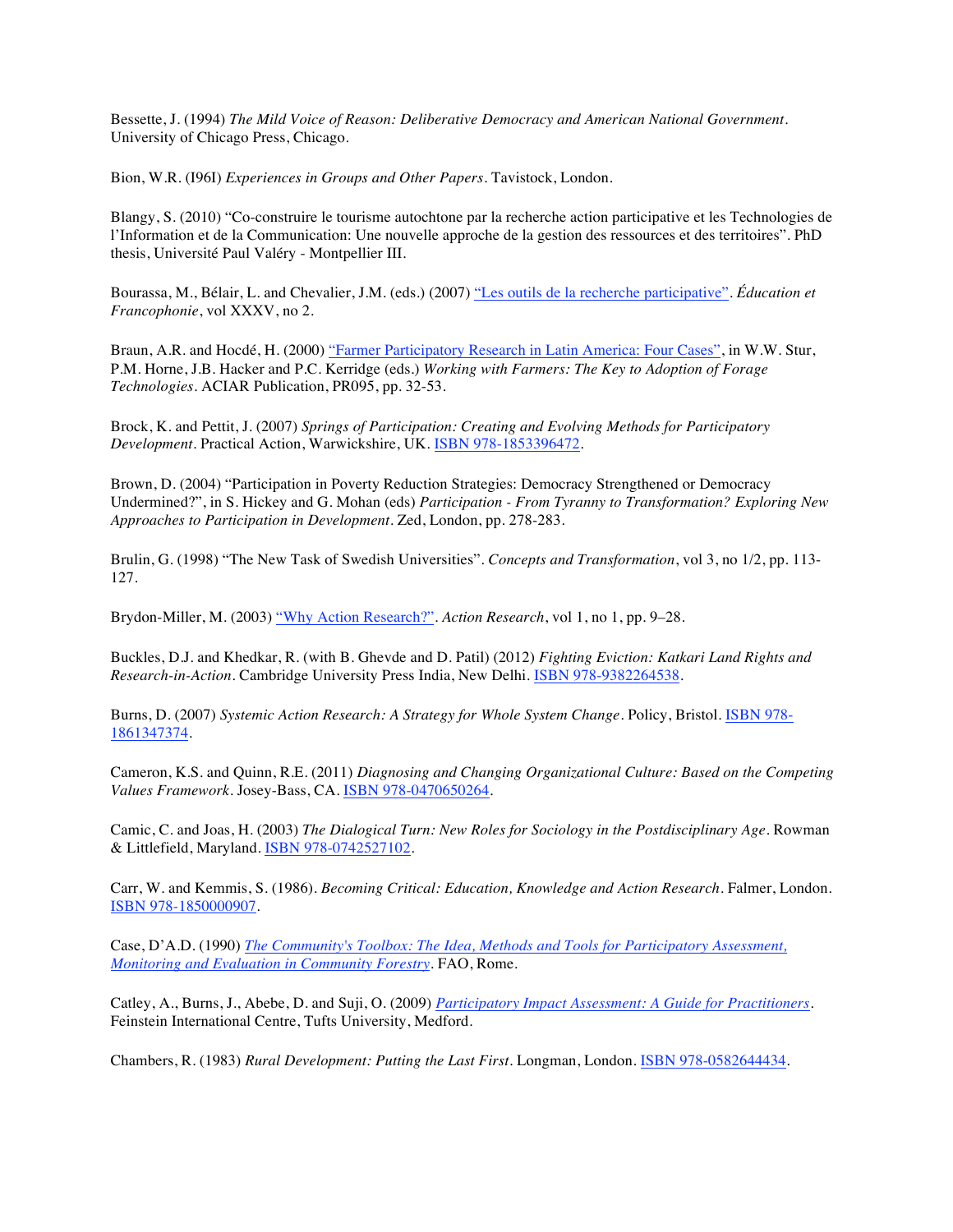Chambers, R. (1993) *Challenging the Professions: Frontiers for Rural Development*. Intermediate Technology, London. ISBN 978-1853391941.

Chambers, R. (1994) "Participatory Rural Appraisal (PRA): Analysis of Experience". *World Development*, vol 22, no 9, pp. 1253-1268.

Chambers, R. (2008) "PRA, PLA and Pluralism: Practice and Theory", in *The Sage Handbook of Action Research: Participative Inquiry and Practice*. Reason, P. and H. Bradbury (eds). Sage, pp. 297-318.

Chevalier, J.M. and Buckles, D.J. (2008) *SAS2: A Guide to Collaborative Inquiry and Social Engagement*. Sage India and IDRC, Ottawa and New Delhi. e-ISBN 978-1552504185 (also available in French and Spanish).

Chevalier, J.M. and Buckles, D.J. (2013) *Participatory Action Research: Theory and Methods for Engaged Inquiry*, Routledge UK. ISBN 978-0415540315.

Coghlan, D. and Brannick, T. (2007) *Doing Action Research in Your Own Organization*. Sage, Thousand Oaks, CA. ISBN 978-1848602168.

Cohen, J. (1989) "Deliberative Democracy and Democratic Legitimacy", in A.P. Hamlin and P.N. Pettit (eds) *The Good Polity: Normative Analysis of the State*. Blackwell, Oxford, pp. 17–34.

Collinson, M.P. (ed.) (2000) *History of Farming Systems Research*. FAO, Rome. ISBN 978-9251043110.

Cooke, B. and Kothari, U. (eds) (2001) *Participation: The New Tyranny?*. Zed, London. ISBN 978-1856497947.

Cooper, C.B., Dickinson, J., Phillips, T. and Bonney, R. (2007) "Citizen Science as a Tool for Conservation in Residential Ecosystems", *Ecology and Society*, vol 12, no 2.

Coumans, C., Moodie, S. and Sumi, L. (2009) *Mining and Health: A Community-Centred Health Assessment Toolkit*. Canary Research Institute for Mining, Environment and Health, Ottawa.

Crézé, F. and Liu, M. (coord.) (2006) *La recherche-action et les transformations sociales*. Paris, L'Harmattan. ISBN 2-296-00745-7.

Crozier, M. (2000) *À quoi sert la sociologie des organisations?* 2 vol, SeIi Arslan, Paris.

De Koning, K. and Martin, M. (eds) (1996) *Participatory Research in Health: Issues and Experiences*. Zed Books, London. ISBN 978-1856493529.

Dejours, C. (1988) *Plaisir et souffrance dans le travail*. AOCIP, Paris. ISBN 978-2950260918.

Desgagné, S., Bednarz, N., Couture, C., Poirier, L. and Lebuis, P. (2001) "L'approche collaborative de recherche en éducation: un nouveau rapport à établir entre recherche et formation". *Revue des sciences de l'éducation*, vol 27, no 1, pp. 33-64.

Dick, B. and Dalmau, T. (1991) *Values in Action: Applying the Ideas of Argyris and Schon*, Chapel Hill, Australia. ISBN 978-1875260041.

Dubet, F. (1991) *Les lycéens*. Seuil, Paris. ISBN 978-2020132022.

Dubet, F. (2001) *Plaidoyer pour l'intervention sociologique*, in O. Kuty and D. Vrancken (eds) *La sociologie et l'intervention: enjeux et perspectives*. De Boeke, Bruxelles, pp. 89-110.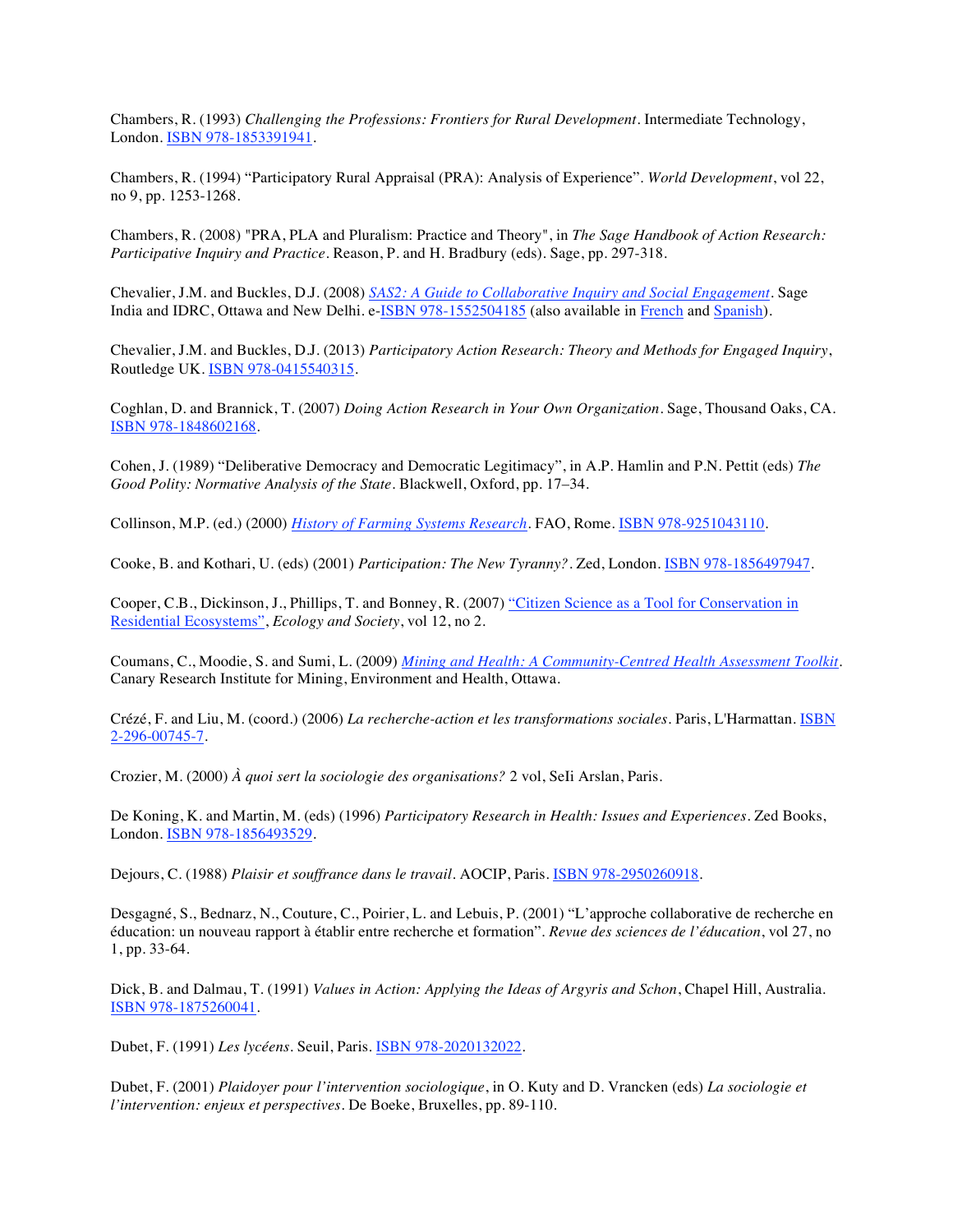Dubost, J. (1987) *L'intervention psychosociologique*. PUF, Paris. ISBN 978-2130399513.

Eisenberg, E.M., Baglia, J. and Pynes, J.E. (2006) "Transforming Emergency Medicine Through Narrative: Qualitative Action Research at a Community Hospital". *Health Communication*, vol 19, no 3, pp. 197-208.

Ennals, R. (2004) "Europe as a Knowledge Society: Integrating Universities, Corporations, and Government", *Systemic Practice and Action Research*, vol 17, no 3, pp. 237-248.

Enriquez, E. (1992) *L'organisation en analyse*. PUF, Paris. ISBN 978-2130540540.

Epstein, K.K., Lynch, K.M. and Allen-Taylor, J-D. (2012). *Organizing to Change a City*. Peter Lang, NY. ISBN 978-1433115974.

Fals Borda, O. (1995) "Research for social justice: Some North-South convergences", Plenary Address at the Southern Sociological Society Meeting, Atlanta, April 8.

Fals Borda, O. and Rahman, M.A. (1991) *Action and Knowledge*. Rowman & Littlefield, Lanham, Maryland. ISBN 978-0945257578.

Fine, M. and Torre, M.E. (2008) "Theorizing Audience, Products and Provocation", in P. Reason and H. Bradbury (eds) *The SAGE Handbook of Action Research*. Sage, London, pp. 407-419.

Fishkin, J.S. (2009) *When the People Speak: Deliberative Democracy and Public Consultation*. Oxford University Press, Oxford. ISBN 978-0199604432.

Flyvbjerg, B. (2001) *Making Social Science Matter: Why Social Inquiry Fails and How It Can Succeed Again*. Cambridge University Press, Cambridge. ISBN 978-0521775687.

Forester, J. (1999) *The Deliberative Practitioner: Encouraging Participatory Planning Processes*. MIT, MA. ISBN 978-0262561228.

Fox, J., Suryanata, K. and Herschock, P.D. (eds) (2005) *Mapping Communities: Ethics, Values, Practice*. East-West Center, Honolulu. **ISBN 0-86638-201-1.** 

Freire, P. (1970) *Pedagogy of the Oppressed*. Herder & Herder, New York. ISBN 978-0816491322.

Freire, P. (1982) "Creating alternative research methods. Learning to do it by doing it", in Hall, B., Gillette, A. and R. Tandon (eds.) *Creating Knowledge: A Monopoly*. Society for Participatory Research in Asia, New Delhi, pp. 29- 37.

Gaujelac (de), V. (1997) "Introduction", in N. Aubert, V. de Gaujelac and K. Navridis (eds) *L'aventure psychosociologique*. Desclée de Brouwer, Paris. ISBN 978-2220038063.

Gaventa, J. and Barrett, G. (2010) "So What Difference Does it Make? Mapping the Outcomes of Citizen Engagement", *IDS Working Paper* 347, IDS, Brighton.

Gergen, K.J. (2009) *Relational Being: Beyond Self and Community*. Oxford University Press, New York. ISBN 978- 0195305388.

Giust-Desprairies, F. (1989) *L'enfant rêvé: Significations imaginaires d'une école nouvelle*. Armand Colin, Paris. ISBN 978-2747586306.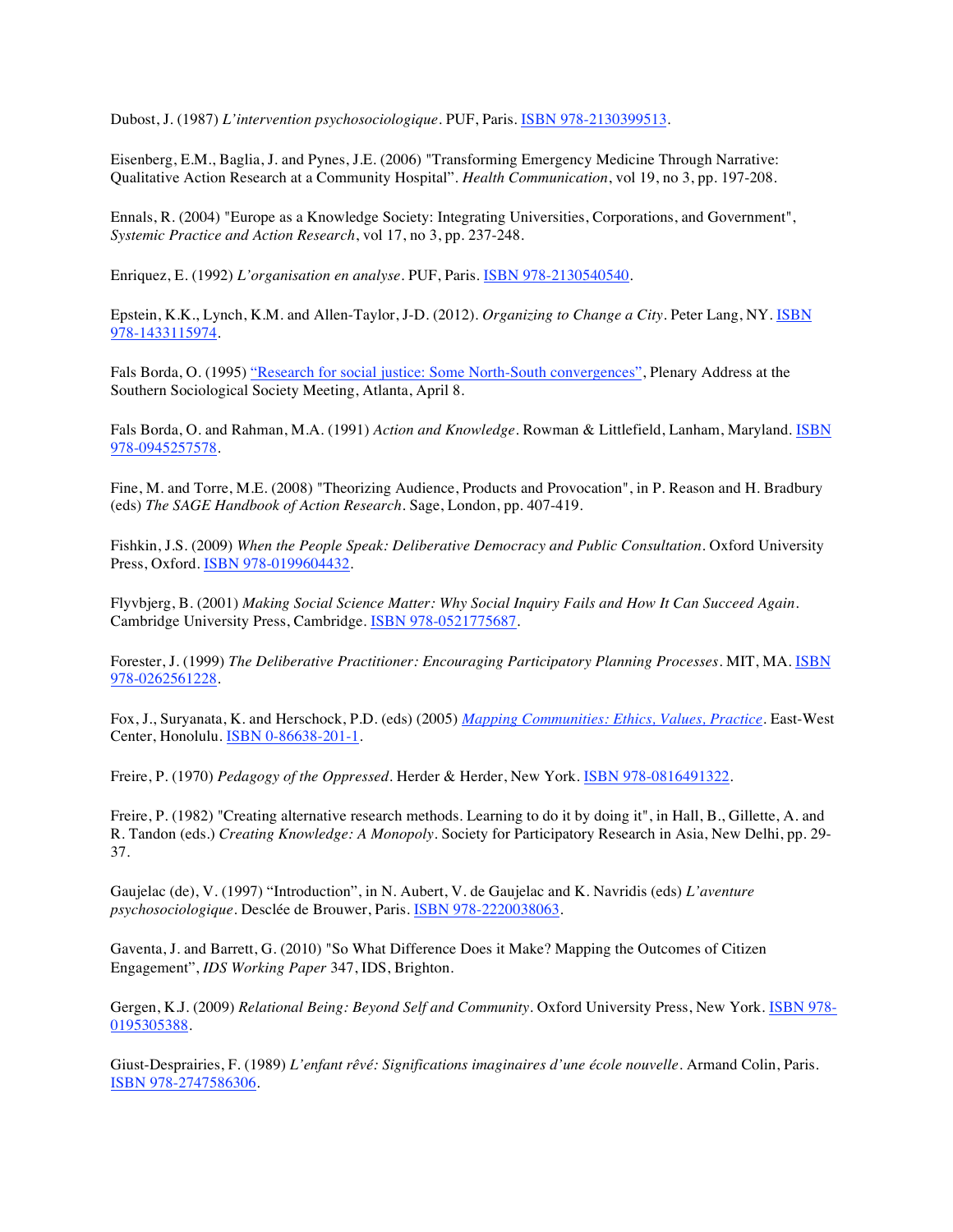Gonsalves, J., Becker, T., Braun, A., Campilan, D., Chavez, H. de, Fajber, E., Kapiriri, M., Rivaca-Caminade, J. and Vernooy, R. (2005) *Participatory Research and Development for Sustainable Agriculture and Natural Resource Management: A Sourcebook*, 3 vols. IDRC, Ottawa. e-ISBN 1-55250-181-7.

Greenwood, D.J. and Levin, M. (2006) *Introduction to Action Research: Social Research for Social Change*. Sage, CA. ISBN 978-1412925976.

Greenwood, D.J. and González Santos, J. (1991) *Industrial democracy as process: participatory action research in the Fagor Cooperative Group of Mondragón*. Van Gorcum Arbetslivscentrum, Assen/Maastricht-Stockholm. ISBN 978-9023227465.

Gupta, A.K. (2006) "From Sink to Source: The Honey Bee Network Documents Indigenous Knowledge and Innovations in India", *Innovations: Technology, Governance, Globalization*, vol 1, no 3, pp. 49-66.

Gustavsen, B. (2008) "Action Research, Practical Challenges and the Formation of Theory", *Action Research*, vol 6, no 4, pp. 421-437.

Hall, B.L. (2005) "In from the Cold: Reflections on Participatroy Action Research From 1970-2005", *Convergence*, vol 38, no 1, pp. 5-24.

Harkavy, I., Puckett, J. and Romer, D. (2000) "Action Research: Bridging Service and Research". *Michigan Journal of Community Service Learning*, Special issue, pp. 113-118.

Heikkinen, H., Kakkori, L. and Huttunen, R. (2001) "This is my truth, tell me yours: some aspects of action research quality in the light of truth theories", *Educational Action Research*, vol 9, no 1, pp. 9-24.

Heron, J. (1995) *Cooperative Inquiry: Research into the Human Condition*. Sage, London. ISBN 978-0803976849.

Herr, K.G. and Anderson, G.L. (2005) *The Action Research Dissertation: A Guide for Students and Faculty*, Sage, CA. ISBN 978-0761929918.

Hickey, S. and Mohan, G. (2005) *Participation: From Tyranny to Transformation? Exploring New Approaches to Participation in Development.* Zed, London. ISBN 978-1842774618.

Hills, M., Mullett, J., and Carroll, S. (2007) "Community-Based Participatory Research: Transforming Multidisciplinary Practice in Primary Health Care". *Pan American Journal of Public Health*, vol 21, no 2/3, pp.

Hinchcliffe, F., Thompson, J., Pretty, J. N., Guijt, I. and Shah, P. (eds) (1999) *Fertile Ground: The Impacts of Participatory Watershed Management*. Intermediate Technology, London. ISBN 978-1853393891.

Hult, M. and Lennung, S. (1980) "Towards a Definition of Action Research: A Note and Bibliography", *Journal of Management Studies*, vol 17, no 2, pp. 242–250.

IIRR (International Institute of Rural Reconstruction), in collaboration with IDRC and CIDA (1998), *Participatory Methods in Community-Based Coastal Resource Management*, 3 vols, Cavites, Philippines.

James, E.A., Milenkiewicz, M.T. and Bucknam, A. (2007) *Participatory Action Research for Educational Leadership: Using Data-Driven Decision Making to Improve Schools*. Sage, CA. ISBN 978-1412937771.

James, E.A., Slater, T. and Bucknam, A. (2011) *Action Research for Business, Nonprofit, and Public Administration: A Tool for Complex Times*. Sage, CA. ISBN 978-1412991643.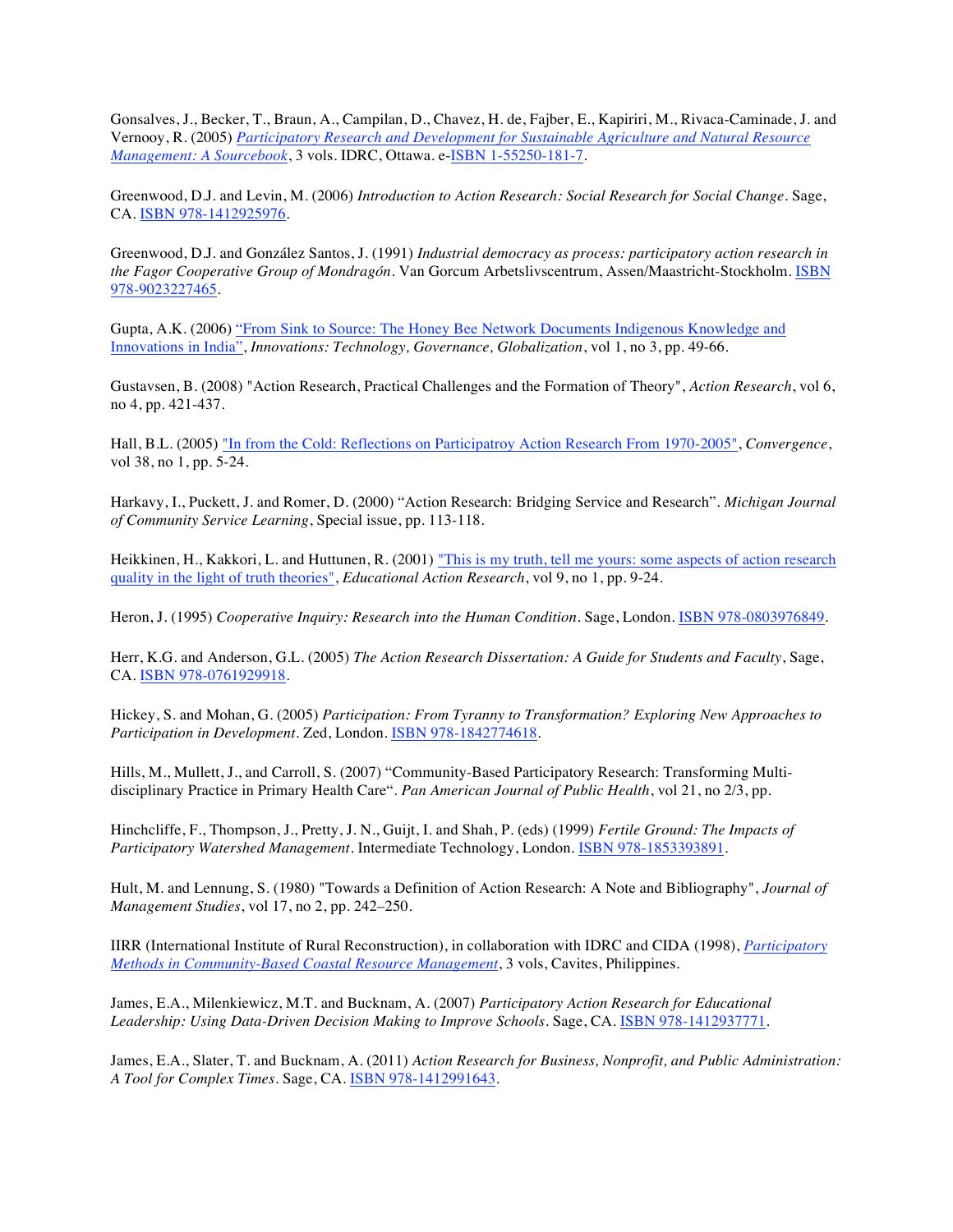Jaques, E. (I951) *The Changing Culture of a Factory*, Tavistock, London. ISBN 978-0415264426.

Johannessen, K.S. (1996) "Action Research and Epistemology: Some Remarks Concerning the Activity-Relatedness and Contextuality of Human Language", *Concepts and Transformation*, vol. 1, no 2-3, pp. 281-297.

Kasl, E. and Yorks, L. (2002) "An Extended Epistemology for Transformative Learning Theory and Its Application Through Collaborative Inquiry", Lyle Yorks, *Teachers College Record*.

Kemmis, S. and McTaggart, R. (1982) *The Action Research Planner*. Deakin University Press, Victoria, Australia. ISBN 9780868282312.

Kemmis, S. and McTaggart, R. (2000) "Participatory action research", in N.K. Denzin and Y.S. Lincoln (eds) *Handbook of Qualitative Research* (2nd ed.). Sage, CA, pp. 567–605.

Kesby, M. (2007) "Spatialising participatory approaches: the contribution of geography to a mature debate", *Environment and Planning A*, vol 39, no 12, pp. 2813-2831.

Kindon, S.L., Pain, R. and Kesby, M. (eds) (2007) *Participatory Action Research Approaches and Methods: Connecting People, Participation and Places*. Routledge UK. ISBN 978-0415599764.

Lapassade, G. and Lourau, R. (1971) *Clés pour la sociologie*. Segher, Paris.

Leal Filho, W. (ed.) (2011) *Experiences of Climate Change Adaptation in Africa*. Springer, Berlin. ISBN 978- 3642223150

Lévy, A. (2001) with G. Amado, *La recherche-action: perspectives internationales*. Eska, Paris. ISBN 978- 2747202602.

Lévy, A. (2010) *Penser l'événement: pour une psychosociologie critique*. Parangon/Vs, Lyon. ISBN 978- 2841901951.

Lewin, K. (1946) "Action Research and Minority Problems", *Journal of Social Issues*, vol 2, no 4, pp. 34-46.

Lewin, K. (1948) *Resolving Social Conflicts: Selected Papers on Group Dynamics*. Harper and Row, NY. ISBN 978- 0285647190.

Liu, M. (1997) *Fondements et pratiques de la recherche-action*. L'Harmattan, Paris. ISBN 978-2738457806.

Lourau, R. (1970) *L'analyse institutionnelle*. Minuit, Paris. **ISBN 2707301000**.

Lourau, R. (1996) *Interventions socianalytiques: les analyseurs de l'Église*. Anthropos, Paris. ISBN 978- 2717830866.

Maguire, P. (1987) *Doing Participatory Research: Feminist Approach*. University of Massachusetts, Amherst. ISBN 978-0932288790.

Marshall, J., Coleman, G. and Reason, P. (2011) *Leadership for Sustainability: An Action Research Approach*. Greenleaf UK. ISBN 978-190609359.

Masters, J. (1995) "The History of Action Research", in I. Hughes (ed.) *Action Research Electronic Reader*. University of Sydney, Australia.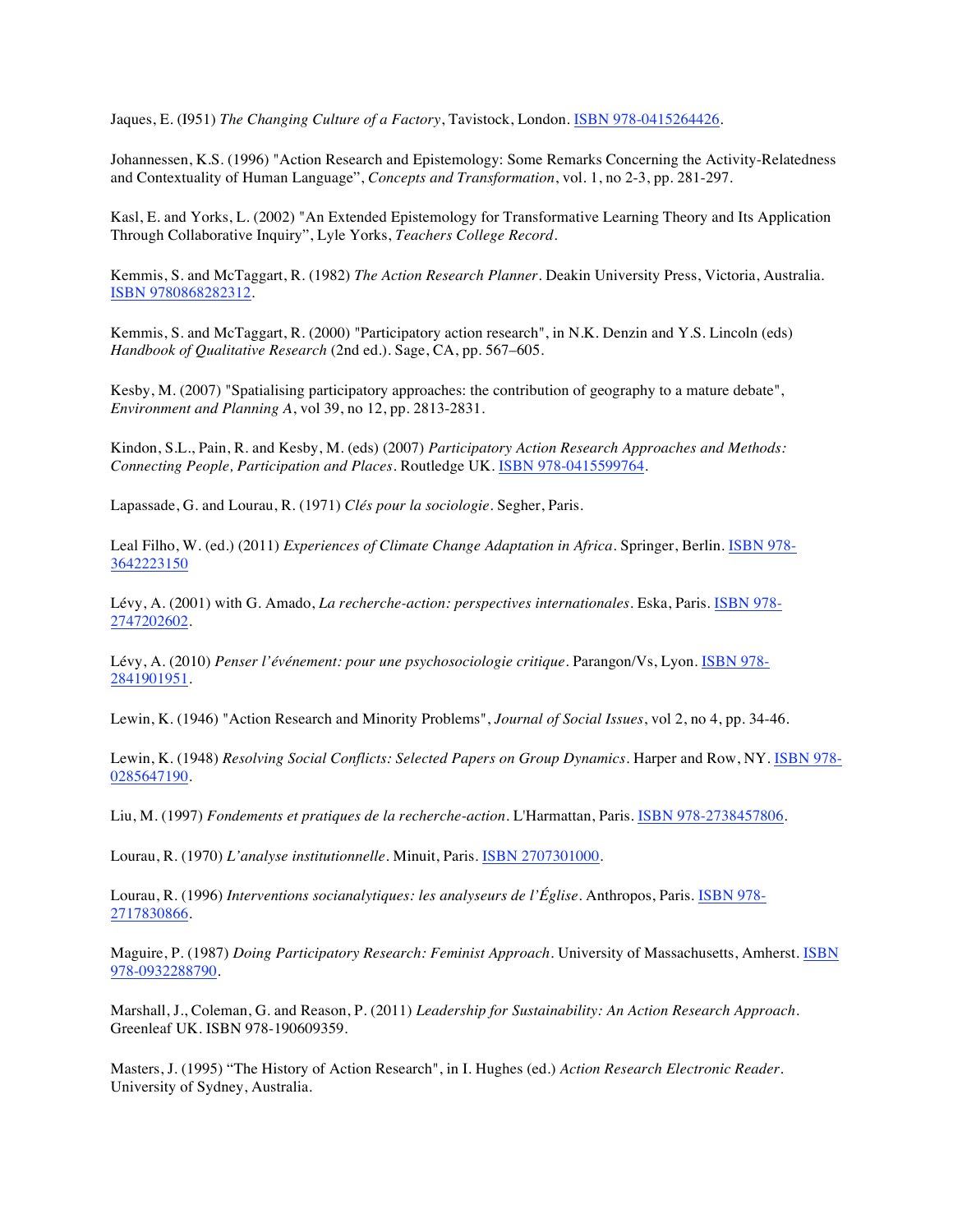Mazhar, F, Buckles, D., Satheesh, P.V. and Akhter, F. (2007) *Food Sovereignty and Uncultivated Biodiversity in South Asia: Essays on the poverty of food policy and the wealth of the social landscape*. Academic Foundation/IDRC, New Delhi/Ottawa.

McIntyre, A. (2008) *Participatory Action Research*. Sage, CA. ISBN 978-1412953665.

McNiff, J. and Whitehead, J. (2006) *All You Need to Know About Action Research*. Sage, London. ISBN 978- 1412908054.

McNiff, J. and Whitehead, J. (2009) *Doing and Writing Action Research*. Sage, London. ISBN 978-1847871756.

McNiff, J. (2010) *Action Research for Professional Development: Concise Advice for New (and Experienced) Action Researchers*. September Books, Dorset.

McTaggart, R. (1997) "16 Tenets of Participatory Action Research", in Y. Wadsworth, *Everyday Evaluation on the Run*, Allen and Unwin.

Means, K. and Josayma, C., with E. Nielsen and V. Viriyasakultorn (2002) *Community-Based Forest Resource Conflict Management: A Training Package*, Volume 1 and Volume 2. FAO, Rome.

Mendel, G. (1980) "La sociopsychanalyse institutionnelle'', in J. Ardoino, J. Dubost, A. Levy, E, Guattari, G. Lapassade, R. Lourau and G. Mendel, *L'intervention institutionnelle*. Payot, Paris, pp. 237-301. ISBN 978- 2228338202.

Mendel, G. and Prades, J-L. (2002) *Les méthodes de l'intervention psychosociologique*. La Découverte, Paris. ISBN 978-2707138262.

Mesnier, P-M. and Vandernotte, C. (eds) (2012) *En quête d'une intelligence de l'agir*, 2 vols. L'Harmattan, Paris. ISBN 978-2296962262, ISBN 978-2296962279.

Michelot, C. (2008) "Le discours de la méthode de Guy Palmade", *Nouvelle revue de psychosociologie*, vol 1, no 5, pp. 97-104.

Minkler, M. and Wallerstein, N. (eds) (2008) *Community-Based Participatory Research for Health: From Process to Outcomes*. Jossey-Bass, CA. ISBN 978-0470260432.

Moely, B., Billig, S.H. and Holland, B.A. (2009) *Creating Our Identities in Service-Learning and Community Engagement*. Information Age, Charlotte, NC. ISBN 978-1607522881.

Nielsen, K.A. and Svensson, L. (eds) (2006), *Action Research and Interactive Research: Beyond Practice and Theory*. Shaker Verlag, Hamburg. ISBN 978-9042302891.

Noffke, S.E. and Somekh, B. (2009) *The SAGE Handbook of Educational Action Research*. Sage, London. ISBN 978-1412947084.

Ogilvy, J.A. (2002) *Creating Better Futures: Scenario Planning as a Tool for a Better Tomorrow*. Oxford University Press, Oxford. ISBN 978-0195146110.

Ospina, S., Dodge, J., Foldy, E.G. and Hofmann, A. (2008) "Taking the Action Turn: Lessons From Bringing Participation to Qualitative Research", in P. Reason and H. Bradbury, *The Sage Handbook of Action Research: Participative Inquiry and Practice*. Sage, CA, pp. 420-433.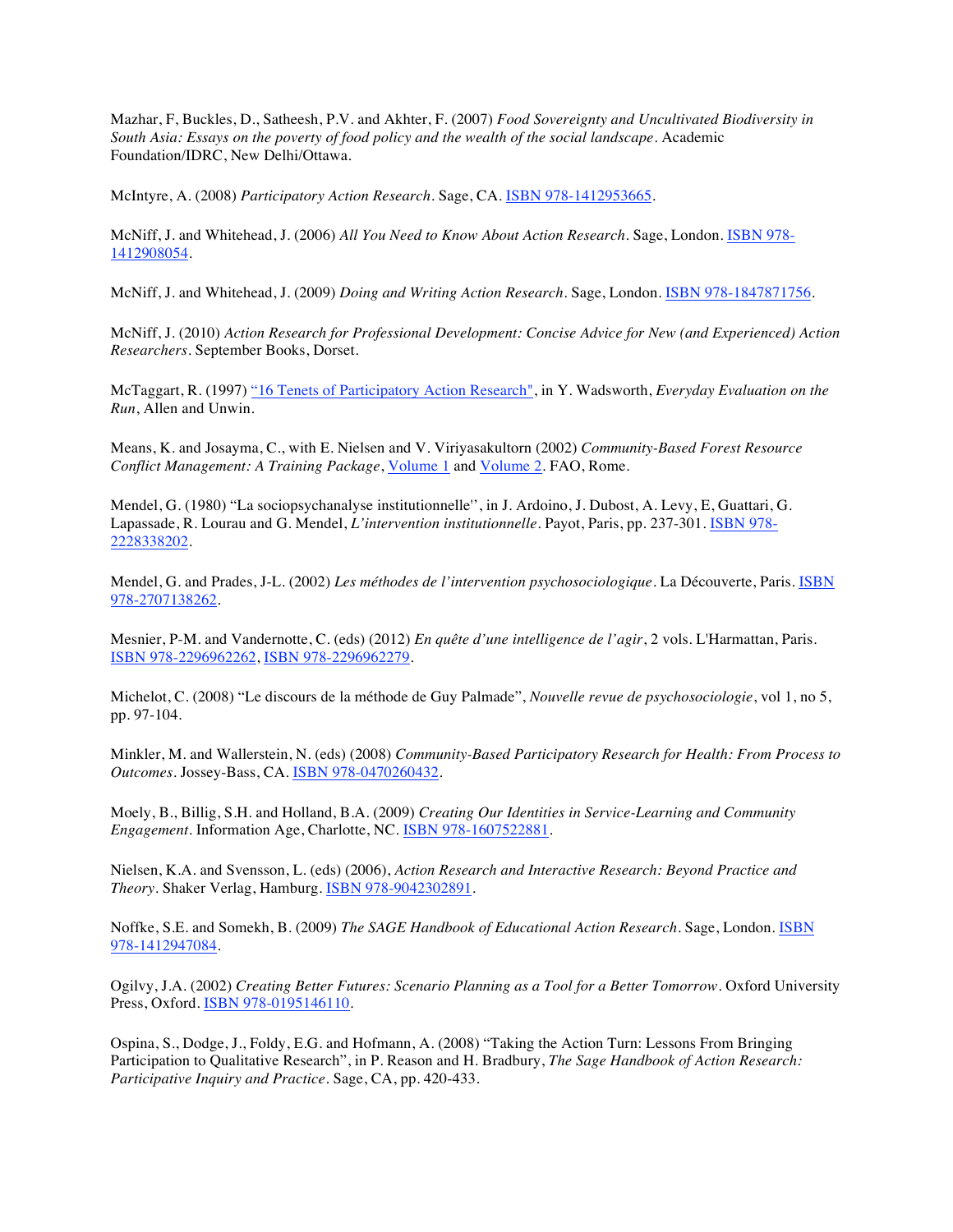Phillips, L.J. and Kristiansen, M. (2012) "Characteristics and Challenges of Collaborative Research: Further Perspective on Reflexive Strategies", in *Knowledge and Power in Collaborative Research: A Reflexive Approach*. Routledge UK, ch. 13.

Pimbert, M. (2011) *Participatory Research and On-Farm Management of Agricultural Biodiversity in Europe*. IIED, London. ISBN 978-1843698098.

Pine, G.J. (2009). *Teacher Action Research: Building Knowledge Democracies*. Sage, CA. ISBN 978-1412964753.

Pound, B., Snapp, S., McDougall, C. and Braun, A. (eds) (2003) *Managing Natural Resources for Sustainable Livelihoods: Uniting Science and Participation*. Earthscan/IDRC, Ottawa. e-ISBN 1-55250-071-3.

Pretty, J., Guijt, I., Thompson, J. and Scones, I. (1995) *Participatory Learning and Action: A Trainer's Guide*. IIED, London. ISBN 978-1899825004.

Quarry, W. and Ramirez, R. (2009) *Communications for Another Development: Listening Before Telling*. Zed, London. ISBN 978-1848130098.

Quigley, B. (2000) "The practitioner-research: a research revolution in literacy?", *Adult Learning*, vol 11, no 3, pp. 6- 8.

Rahman, Md. A. (2008) "Some Trends in the Praxis of Participatory Action Research", in P. Reason and H. Bradbury (eds) *The SAGE Handbook of Action Research*. Sage, London, pp. 49-62.

Reason, P. (ed.) (1995) *Participation in Human Inquiry*. Sage, London. ISBN 978-0803988323.

Reason, P. and Bradbury, H. (2008) 'Introduction', in P. Reason and H. Bradbury (eds) *The Sage Handbook of Action Research: Participative Inquiry and Practice*. Sage, CA, pp. 5-10.

Reason, P. and Bradbury, H. (2008) (eds) *The Sage Handbook of Action Research: Participative Inquiry and Practice*. Sage, CA. ISBN 978-1412920292.

Rice, A.K. (2003) *Learning for Leadership*. Routledge, London. ISBN 978-0415264709.

Rocheleau, D.E. (1994) "Participatory Research and the Race to Save the Planet: Questions, Critique, and Lessons from the Field", *Agriculture and Human Values*, vol 11, no 2, pp. 4-25.

Rushkoff, D. (2004) *Open Source Democracy*. Text. EBook-No. 10753.

Schön, D.A. (1983) *The Reflective Practitioner: How Professional Think in Action*. Basic Books, NY. ISBN 978-0465068784.

Sebillotte, M. (2007) "Quand la recherche participative interpelle le chercheur", in M. Anadón (ed.) *La recherche participative: Multiples regards*. Presses de l'Université du Québec, Québec, pp. 49.84.

Selener, J.D. (2010) *Participatory Action Research and Social Change: Approaches and Critique*. Cornell University, NY. ISBN 978-9978951309.

Seligman, M.E.P. (2002) *Authentic Happiness: Using the New Positive Psychology to Realize Your Potential for Lasting Fulfillment*. Free Press, NY. ISBN 978-0743222983.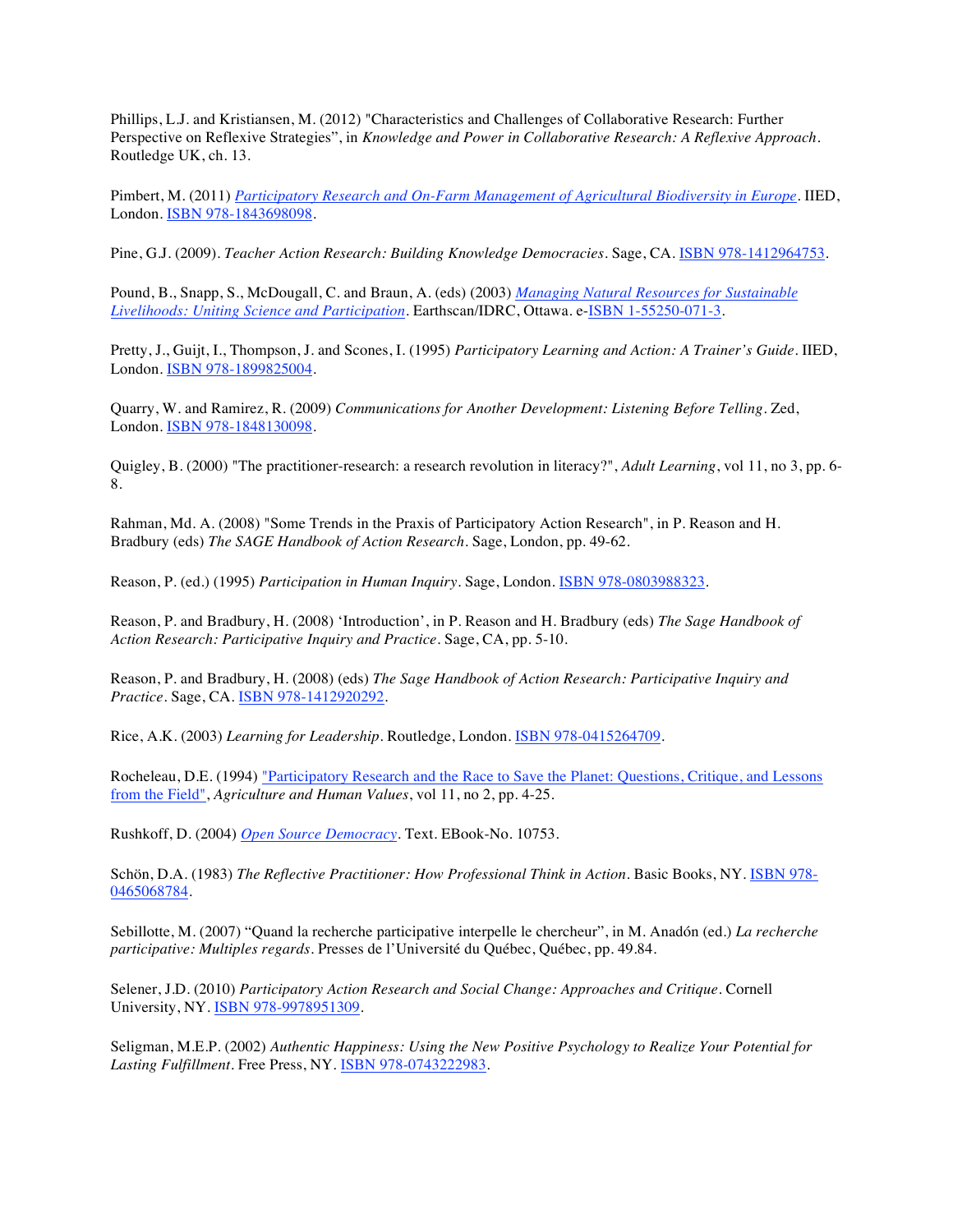Senge, P.M. and Scharmer, C.O. (2001) "Community Action Research: Learning as a Community of Practitioners, Consultants and Researchers", in P. Reason and H. Bradbury (eds) "Handbook of Action Research: Participative Inquiry and Practice*. Sage, London, pp. 195-205.*

Sherman, F. T. and Torbert, W. (2000) *Transforming Social Inquiry, Transforming Social Action: New Paradigms for Crossing the Theory/Practice Divide in Universities and Communities*. Kluwer Academic Publishers, Boston. ISBN 978-0792377870.

Shotter, J. (2012) "Situated Dialogic Action Research Disclosing 'Beginnings' for Innovative Change in Organizations". *Organizational Research Methods*, vol 13, no 2, pp. 268-85.

Smith, L., Ronsenzweig, L. and Schmidt, M. (2010) "Best Practices in the Reporting of Participatory Action Research: Embracing Both the Forest and the Trees", *The Counseling Psychologist*, vol 38, no 8, pp. 1115–1138.

Stringer, E.T. (2007) *Action Research in Education*. Prentice Hall. ISBN 978-0130974259.

Swantz, M.L. (2008) "Participatory Action Research as Pracice", in P. Reason and H. Bradbury, *The Sage Handbook of Action Research: Participative Inquiry and Practice*. Sage, CA, pp. 31-48.

Todhunter, C. (2001) "Undertaking Action Research: Negotiating the Road Ahead", *Social Research Update*, Issue 34.

Tolman, D.L. and Brydon-Miller, M. (eds) (2001) *From Subjects to Subjectivities: A Handbook of Interpretive and Participatory Methods*. New York University Press, NY. ISBN 978-0814782590.

Torbert, W.B. (2004) *Action inquiry: The Secret of Timely and Transforming Leadership*. Berrett-Koehler, SF. ISBN 978-1576752647.

Tosquelles, F. (1984) *Éducation et psychothérapie institutionnelle*. Hiatus, Nantes, France. ISBN 978-2904979002.

Tosquelles, F. (1992) *L'enseignement de la folie*. Dunod, Paris. ISBN 978-2708978225.

Touraine, A., Hegedus, Z., Dubet, F. and Wievorka, M. (1980) *La prophétie antinucléaire*. Seuil, Paris. ISBN 978- 2020054409.

Trist, E.L. and Bamforth, K.W. (I95I) "Some Social and Psychological Consequences of the Longwall Method of Coal-Getting", *Human Relations*, vol 4, no 1, pp. 3-38.

Triulzi, L. (2001) "Empty and populated landscapes: the Bedouin of the Syrian Arab Republic between "development" and "state"," in *Land Reform, Land Settlement and Cooperatives*, 2, pp. 30-47.

Vernooy, R. (2003) *Seeds that Give: Participatory Plant Breeding*. IDRC, Ottawa. e-ISBN 1-55250-197-3.

Vickers, M.H. (2006) *Working and Caring For a Child with Chronic Illness: Disconnected and Doing it All*. Palgrave Macmillan. ISBN 978-1403997678.

Wakeford, T., Singh, J., Murtuja, B., Bryant, P. and Pimbert, M. (2007) "The Jury is Out: How Far Can Participatory Projects Go Towards Reclaiming Democracy?", in P. Reason and H. Bradbury (eds) *The SAGE Handbook of Action Research*. Sage, London, pp. 333-349.

Warren, D.M., Slikkerveer, L.J. and Brokensha, D. (eds) (1995) *The Cultural Dimension of Development: Indigenous Knowledge Systems*. Intermediate Technology, London. ISBN 978-1853392511.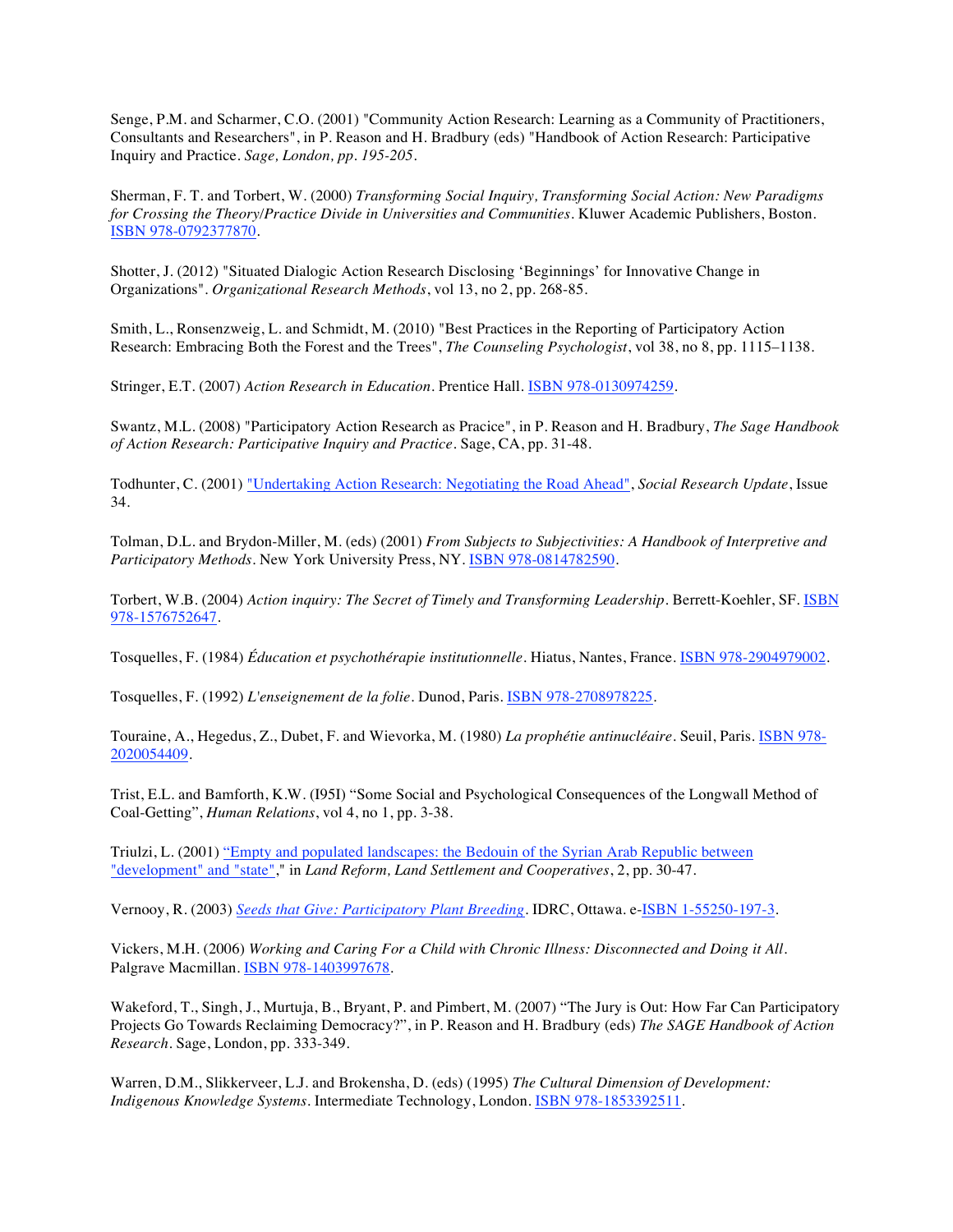Werner, F. and Totterdill, P. (eds) (2004) *Action Research in Workplace Innovation and Regional Development*. John Benjamins, Amsterdam. ISBN 978-9027295620.

Westfall, J.M., VanVorst, R.F., Main, D.S. and Herbert, C. (2006) "Community-Based Participatory Research in Practice-Based Research Networks", *Annals of Family Medicine*, vol 4, no 1, pp. 8-14.

Whitehead, J. (1993) *The Growth of Educational Knowledge: Creating Your Own Living Educational Theory*. Hyde, Bournemouth.

Whitehead, J. and McNiff, J. (2006) *Action Research Living Theory*. Sage, London. ISBN 978-1412908559.

Whyte, W.F. (ed.) (1991) *Participatory Action Research*. Sage, CA. ISBN 0-8039-3743-1.

Williams, J. and Lykes, M.B. (2003) "Bridging Theory and Practice: Using Reflexive Cycles in Feminist Participatory Action Research", *Feminism and Psychology*, vol 13, no 3, pp. 287-294.

### **EXTERNAL LINKS**

ALARA - the Action Learning, Action Research Association, Australia

Action Research and Action Learning for Community and Organisational Change, B. Dick

Action Research for Everything

Action Research for Professional Development, J. McNiff

Action Research in Science Education, Education Resources Information Center Clearinghouse for Science, Mathematics, and Environmental Education, Columbus, Ohio.

Action Research Network of the Americas

AERA SIG Action Research, Action Research Special Interest Group of the American Educational Research Association

CEDREA - Les cahiers d'études des dynamiques sociales et de la recherche-action

Center for Collaborative Action Research, Pepperdine University, CA

Collaborative Action Research Network

Community-Based Participatory Research, National Climate Change Adaptation Research Facility, Adaptation Research Network, University of Tasmania

Global Alliance on Community-Engaged Research

Institute for Community Research: Research Partnerships for Healthy Communities and the Youth Action Research Institute (YARI), Hartford, Connecticut

Participatory Action Research, Learning for Sustainability, W. Allen